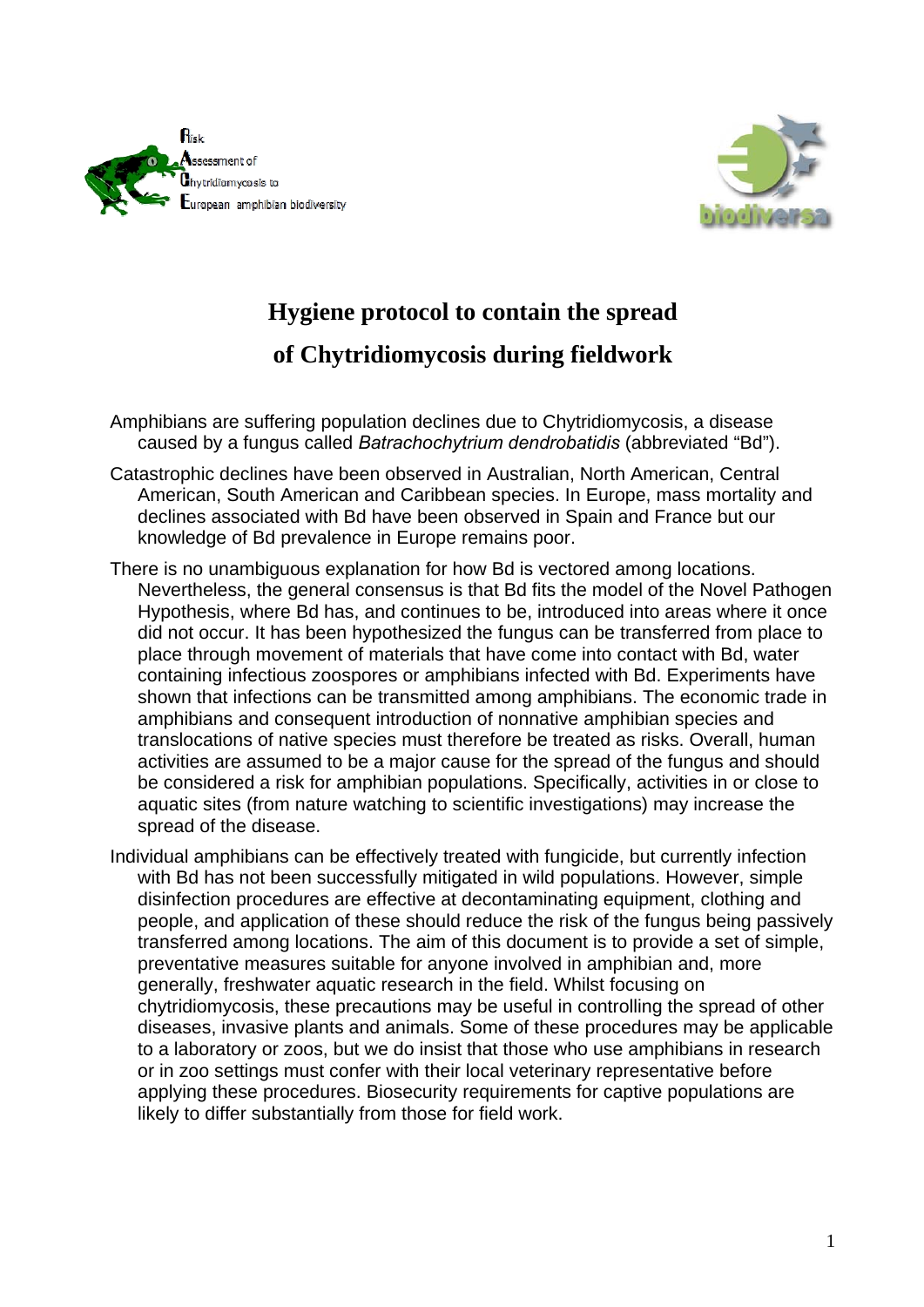## **General rules**

- There are several disinfectants available that are effective at killing Bd and other infectious agents (e.g. 70% alcohol, saturated salt solution and bleach). Virkon® is a broad spectrum disinfectant with known capability at killing bacteria, fungi and viruses, including Bd. We also recommend the use of this disinfectant because of its lower environmental impact. Release to water bodies should however be avoided and disposal through sewer systems is recommended by the manufacturer. Read and follow the product label instructions and information including the precautionary statements before use (http://www2.dupont.com/).
- Make sure that ALL your equipment has been properly disinfected before you embark on field work. If uncertainty remains, disinfect.
- If several aquatic sites are visited during the same field trip, apply the disinfection protocol when you move among sites. When visiting one large aquatic site (marsh, river, lake, etc.) regularly disinfect the equipment.
- When handling amphibian, use disposable, powder-free gloves. Whenever possible, captured amphibians should be housed individually (e.g. using zipper storage bags or other sealable and plastic bags). Preventing cohousing amphibians during collection limits contacts and disease transmission among animals.
- When conducting fieldwork in an area where Bd presence is suspected (mortality, the presence of nonnative species, etc.) or validated, the hygiene protocol must be rigorously applied.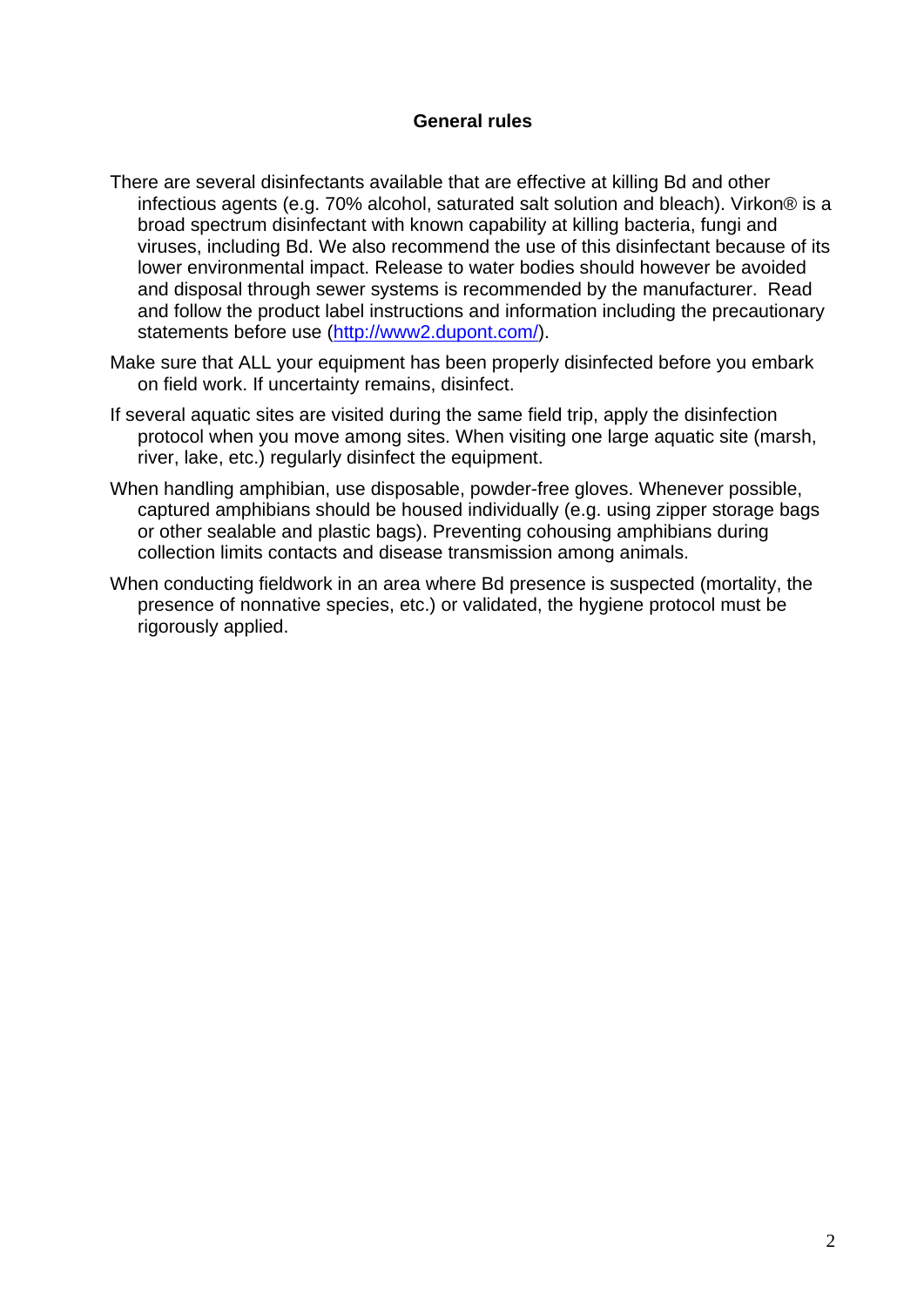## **Standard disinfection protocol**

3

- 1) Prepare a **1% Virkon**® **solution (10g/l)**.The Virkon® solution should only be used as long as the color is at least a medium pink (we recommend to prepare fresh solution each day). The solution can be also prepared in the field, using brook or pond water and a hand-held plant spray to hold the disinfectant.
- 2) When leaving the water, **clean off equipment** (boot, waders, net…) with a brush to remove mud and plant and other fragments.
- 3) Squirt Virkon® solution on all equipment in contact with water,

and wait **5 minutes before reusing,** and preferably until the equipment has dried.

Small material in contact with amphibians (e.g. balances, scissors, etc.) can be disinfected by immersion in Virkon® solution and/or alcohol wipes.

- *If you want to rinse your equipment with clean water, then do this when you return to your home/laboratory.*
- 4) Squirt 1% Virkon® onto the base of your boots/wellingtons before walking away from the fieldsite.

5) Store disinfected equipment in disposable plastic bags,

then in a plastic tank in the vehicle.

- 6) Disinfect your hands with alcohol handwipes (or diluted 70% alcohol solution)
- 7) On return to your home or lab, field clothes can be disinfected by washing at 60°C. Store all disposable items (gloves, bags, etc.) in a plastic bag, and disinfect them with Virkon® before throwing them away in the garbage.